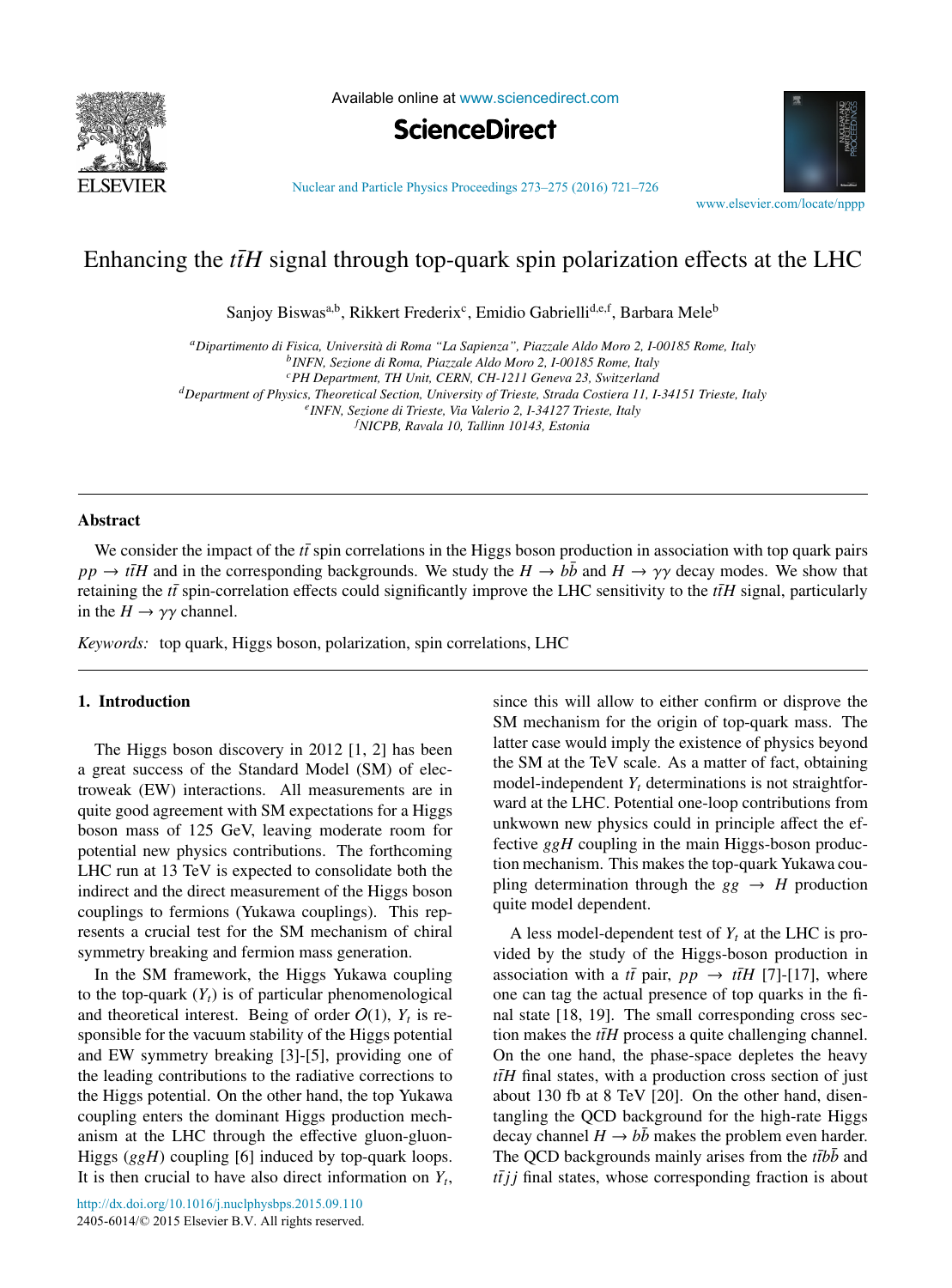few percents and more than 95% respectively [21]. The reconstruction of the  $H \rightarrow b\bar{b}$  resonance is also plagued by a combinatorial background arising from the incorrect *b*-jet assignment due either to extra *b*'s from *t* and  $\bar{t}$ decays or misidentified light jets.

The challenge in the study of the high-statistics channel for  $t\bar{t}H$  motivated dedicated analysis in the rarest Higgs decays, like  $H \rightarrow \gamma \gamma$  and multi-leptons, where a more favorable signal-to-background ratio (*S*/*B*) can compensate for the lack of statistics. For instance, with the present data set at 7 TeV plus 8 TeV, a 95% C.L. observed upper limit of 5.2 (4.1) times the SM cross section has been set by CMS [22] (ATLAS [23]) in the  $H \rightarrow b\bar{b}$  channel, where CMS result also include the  $H \to \tau^+\tau^-$  channel. This should be compared with the 95% C.L. observed upper limit on the  $H \to \gamma \gamma$  channels of 5.4 (5.3) times the SM cross section set by CMS [24] (ATLAS [25]). It is then crucial to develop new search strategies aimed to improve the separation of the signal from the  $t\bar{t}H$  irreducible backgrounds.

The aim of the present study is to explore the potential of the spin-correlation properties in the associated Higgs top-pair production at the LHC as a possible strategy to enhance the sensitivity to the  $t\bar{t}H$  signal.

It is well known that  $t\bar{t}$  spin correlations can be a useful tool in different frameworks. For instance, they could help in disentangling the SM scalar component from a pseudoscalar non-standard one in the top-Higgs coupling [26]. In [27], it was emphasized that the relative impact of spin correlations on the leading-order  $(LO)$  *ttH* lepton kinematical distributions is much more dramatic than the impact of the corresponding QCD NLO corrections [16].

Here we focus on the two channels corresponding to the  $H \to \gamma \gamma$  and  $H \to bb$  decays [28]

$$
pp \to t \bar{t} H (\to \gamma \gamma) \tag{1}
$$

$$
pp \to t \bar{t} H (\to bb), \tag{2}
$$

where the corresponding irreducible backgrounds  $t\bar{t}γγ$ and  $t\bar{t}b\bar{b}$  are expected to play a major role with respect to reducible ones.

Since the top-quark life time is shorter than the characteristic hadronization time scale, top quarks are expected to decay before their original spin is affected by strong interactions. This guarantees that the topquark spin polarization at production level can be fully transferred to the top decay products. Hence, by reconstructing the individual top systems [29] the topquark spin properties can be accessed by measuring suitable angular distributions of the final decay products in  $t \to W + b \to \ell \nu (du) + b$  [30]. Among the top decay products, the charged lepton (or *d* quark) angular distributions has the maximal spacial correlation with the original top-quark spin axis [31]-[32].

While the top quark and antiquark pairs are mostly unpolarized in the  $t\bar{t}$  production at hadron colliders, their spins are strongly correlated. In particular, in the naive chiral limit for the top mass ( $m_t \to 0$ ), or for very large values of the  $t\bar{t}$  invariant mass  $m_{t\bar{t}} \gg m_t$ , one expects that top-pairs are produced in the LR+RL helicity configuration, where  $L(R)$  stands for the left(right)handed helicity polarization. On the other hand, the same näive expectation suggests that the  $t\bar{t}$  helicity configuration should also be correlated in the  $t\bar{t}H$  production, but in a complementary way, with a dominant LL+RR configuration with respect to the LR+RL ones, the latter being suppressed by terms of order  $O(m_t^2/m_{tt}^2)$ . This is because the Higgs boson emission from the topquark line flips its chirality.

The actual helicity-configuration behaviour is shown in Fig. 1, where we report the results from [28] for the integrated top  $p_T$  distributions projected on the  $t\bar{t}$  helicity configurations LL+RR and LR+RL (normalized to the total cross section), for the  $t\bar{t}$  (left plot) and  $t\bar{t}H$ (right plot) productions, in the Lab frame.



Figure 1: Integrated  $p_T^{top}$  distributions for the like-helicity top pairs  $(t_L \bar{t}_L + t_R \bar{t}_R)$  and unlike-helicity top pairs  $(t_L \bar{t}_R + t_R \bar{t}_L)$  in unpolarised  $t\bar{t}$ (left plot) and *tth* (right plot) samples, versus the hardest-top  $p_T^{top}$  cut at c.m. energy of 14 TeV, in the Lab frame.

Here,  $p_T^{top}$  is the minimum transverse momentum of the hardest top. As one can see, the helicity correlations are not quite complementary as expected in the top chiral limit. This is because the top-quark mass effects and the presence of an extra massive (Higgs) particle in the final state spoil the naive expectations, at least for  $p_T^{top}$ lower than about 800 GeV. Then, the actual chiral limit is reached for much higher  $p_T^{top}$  values.

On the other hand, by applying similar näive chirality arguments, one might conclude that the  $t\bar{t}$  spins in the  $t\bar{t}\gamma\gamma$  and  $t\bar{t}b\bar{b}$  irreducible backgrounds should also be correlated, but in a complementary way with respect to the  $t\bar{t}$  spins of the  $t\bar{t}H$  signal. In fact the vectorlike mediated interactions, induced by gluon and photon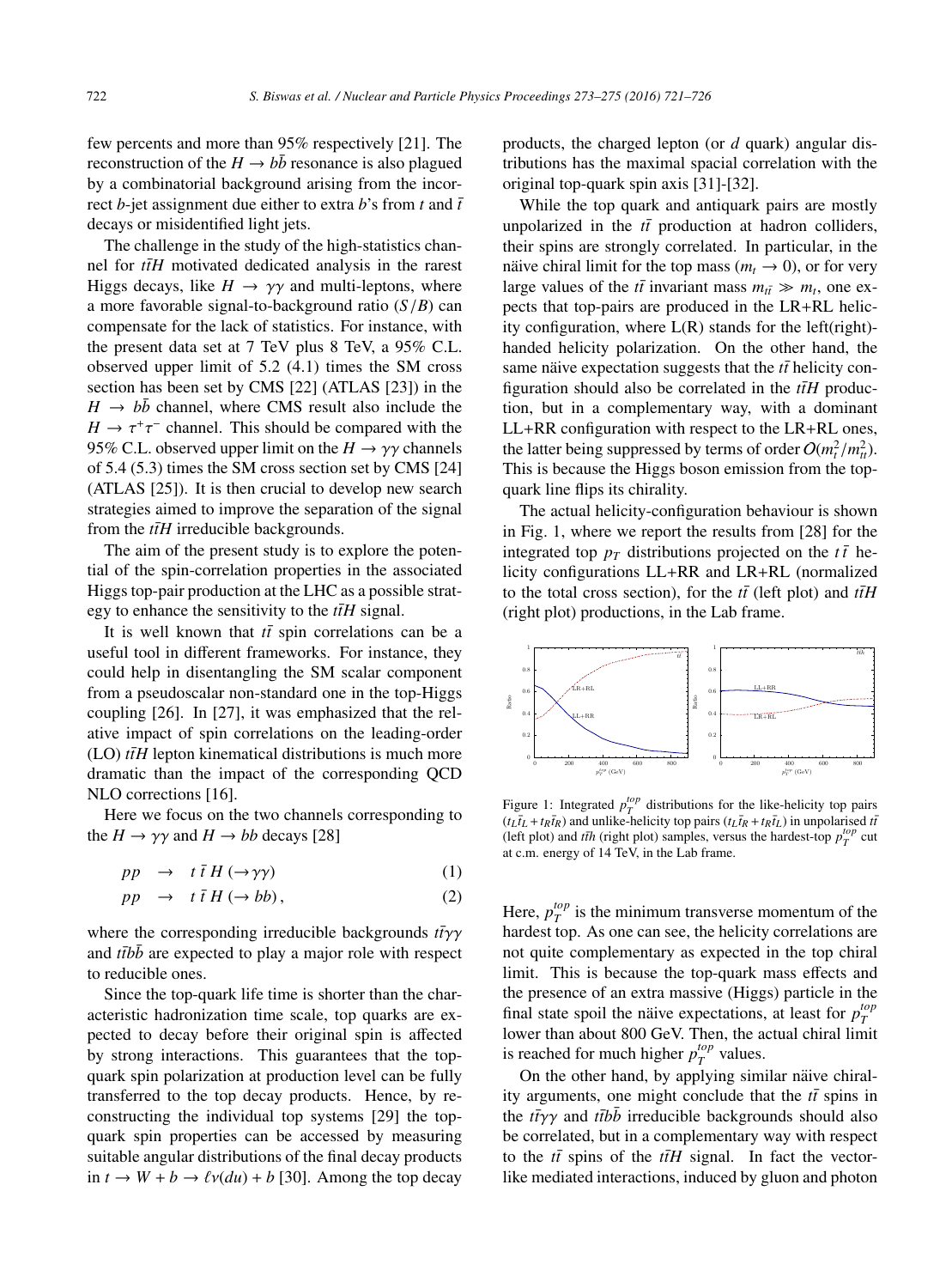emission from quarks (that are the interactions involved in the irreducible backgrounds) conserve chirality. We checked that this expectation is partially confirmed for the *tt*γγ background, while it is not for the *ttbb* one. Indeed, for the latter, the  $t\bar{t}$  spin correlations turn out to be washed out in the integrated cross section, with a similar fraction of final LL+RR and LR+RL configurations. By applying basic cuts (that we will define later on), for the  $H \rightarrow \gamma \gamma$  channel we find that about 61% of the total  $t\bar{t}H$  cross section corresponds to the LL+RR combination, with a remaining 39% for LR+RL. As for the *tt*γγ background, 28% (72%) of the total cross section corresponds to the LL+RR (LR+RL) combination.

Spin correlations in the hadronic  $t\bar{t}$  production manifest in the angular distributions of top decay products in specific frames and coordinate basis, where they can be directly measured [33]-[35]. In this work we focus on the  $\frac{d\sigma}{d\cos\varphi}$  distributions, where  $\varphi$  stands for the angle between the three-momenta of one of the top decay products and one of the anti-top decay products. These distributions are frame dependent. We will consider, apart from the usual laboratory frame, two further reference frames where the  $t\bar{t}$  spin correlations effects are known to be particularly enhanced [34]. In particular, we consider the angular distributions corresponding to the angle  $\varphi$  between the direction of flight of  $\ell^+$  (*b*) in the *t* rest system and  $\ell^{-}$  ( $\bar{b}$ ) in the  $\bar{t}$  rest system [34]. In order to avoid ambiguities, one has to specify the common initial frame where the Lorentz boosts are applied in order to separately bring the  $t$  and  $\bar{t}$  at rest. We call *Frame-1* and *Frame-2* the two frames where the  $t$  and  $\bar{t}$  rest systems are obtained, respectively, by two rotation-free Lorentz boosts [28], [33]-[35]

- with respect to the  $t\bar{t}$ -pair c.m. frame (Frame-1),
- with respect to the laboratory frame (Frame-2).

We consider the following variables, that are particularly sensitive to spin correlations, namely  $\cos \theta_{\ell\ell}$ , where  $\theta_{\ell\ell}$  is the three-dimensional polar angle between the  $\ell^+$  and  $\ell^-$  directions of flight, and analogously, the  $\cos \theta_{b\bar{b}}$  variable that involves the two *b* quarks from *t* and  $\bar{t}$  decays.

In the following we will show a few particularly significant plots for the signal (background) angular distributions, detailed through red (green) lines, while spincorrelated (-uncorrelated) cases will be reported through solid (dashed) lines. A more complete study, can be found in [28]. For both signal and background the  $t \rightarrow b\ell\nu$  decay has been performed in MadGraph5 [36] by retaining the full spin information, while, in the uncorrelated case, the spin polarization effects have been



Figure 2: The cos  $\theta_{\ell\ell}$  distribution for the signal  $t\bar{t}H(H \to \gamma\gamma)$  (red) and *tτ*<sub>γγ</sub> background (green), with (solid) and without (dashed) spin information, in Frame-1 (left) and Frame-2 (right). The cuts  $p_T^{\gamma_{1,2}}$ 20 GeV,  $|\eta_{\gamma_{1,2}}|$  < 2.5 and  $\Delta R_{\gamma_1\gamma_2}$  > 0.4 have been imposed on photons, in addition to the invariant mass cut  $123 \text{ GeV} < m_{\gamma\gamma} < 129 \text{ GeV}$ .

neglected in the decay by interfacing MadGraph5 with PYTHIA [37] before the  $t\bar{t}$  decays. Our analysis does not include shower nor hadronization effects. All distributions that will be presented are normalized to 1.

# 2. Top spin correlations in the  $t\bar{t}\gamma\gamma$  channel

We consider now the signal and irreducible background for the *tt*γγ channel in both correlated and uncorrelated analysis. In this case, we impose the following kinematical cuts on the photons' transverse momenta,  $p_T^{\gamma_{1,2}} > 20 \text{ GeV}$ , pseudorapidities,  $|\eta_{\gamma_{1,2}}| < 2.5$ , and isolation,  $\Delta R_{\gamma_1 \gamma_2} > 0.4$ , in addition to a diphoton invariant mass cut 123 GeV  $< m_{\gamma\gamma} < 129$  GeV, where  $\Delta R_{ij}$  is as usual  $\Delta R_{ij} = \sqrt{\eta_{ij}^2 + \phi_{ij}^2}$ , with  $\eta_{ij}(\phi_{ij})$  the rapidity (azimuthal) separation.

Final results for the cos  $\theta_{\ell\ell}$  distribution for the signal *ttH*(*H*  $\rightarrow \gamma \gamma$ ) and *tt* $\gamma \gamma$  background are shown in Fig.2. One can see that, neglecting spin correlations, the angular distributions for the signal and background are both flat in  $\cos \theta_{\ell\ell}$ , in both reference frames. On the contrary, when the spin information is taken into account, the signal and background distributions are different and quite complementary. In particular, the signal (background) distribution is monotonically increasing (decreasing) as a function of  $\cos \theta_{\ell\ell}$ . This is a consequence of the aforementioned complementarity in the  $t\bar{t}$  helicity correlations of the signal and irreducible background for the  $H \rightarrow \gamma \gamma$  channel, previously discussed. Although the correlation effect is remarkable both in Frame-1 and Frame-2, the separation between the correlated  $\cos \theta_{\ell\ell}$ distributions for signal and background is maximized in Frame-1, where one gets an improvement in *S*/*B* (computed by integrating angular distributions over the range  $0 < \cos \theta_{\ell\ell} < 1$ ) of about 17%, compared to the uncorrelated case. The corresponding distributions in the  $\cos \theta_{b\bar{b}}$  variable in Frame-1 are all approximately flat,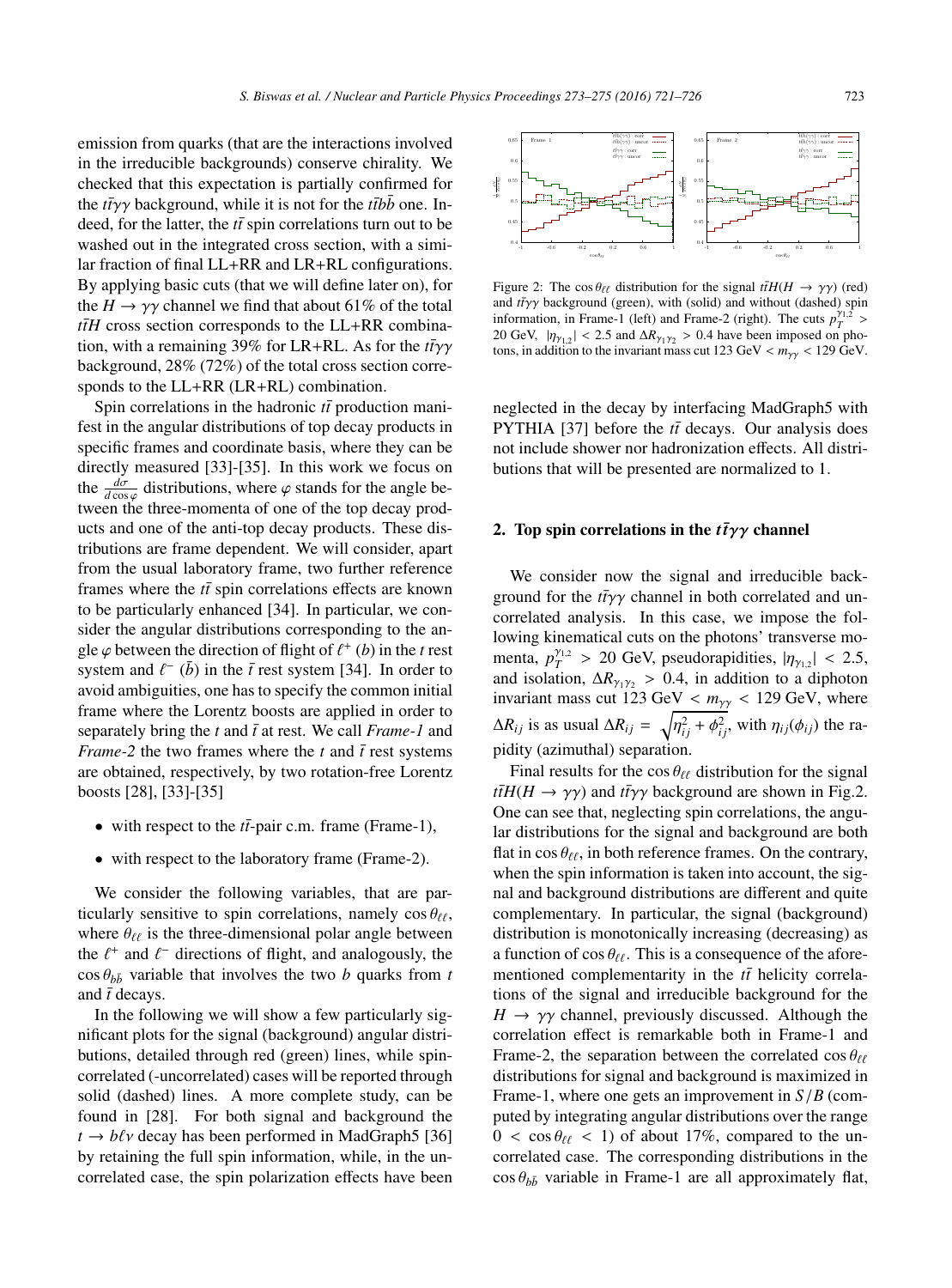and no significant effect is found in this case. Analogous results hold in Frame-2.

We also considered for comparison various distributions in the laboratory frame (Lab Frame), where the variables studied are more straightforward to reconstruct experimentally. Although in the Lab Frame the inclusion of spin correlations increases the difference in distribution shapes between signal and background, the relative effect is quite smaller than in Frame 1 and Frame 2 for leptonic distributions. This is shown in Fig. 3, where we present the correlated and uncorrelated distributions in  $\cos \theta_{\ell\ell}$  and  $\Delta \eta_{\ell}$  (top), and  $\cos \theta_{b\bar{b}}$ and  $\Delta \eta_b$  (bottom) (where  $\Delta \eta_\ell \equiv |\eta_{\ell^+} - \eta_{\ell^-}|$ , and  $\Delta \eta_b \equiv |\eta_b - \eta_{\bar{b}}|$ ).



Figure 3: The cos  $\theta_{\ell\ell}$  (top left),  $\Delta \eta_{\ell}$  (top right), cos  $\theta_{b\bar{b}}$  (bottom left), and  $\Delta \eta_b$  (bottom right) distributions for the signal  $t\bar{t}H(H \to \gamma\gamma)$  (red) and *t*r<sub>γγ</sub> background (green), with (solid) and without (dashed) spin information, in the Lab frame. Same cuts as in Fig.2 have been imposed.

In Fig.4, we show the effects induced when including the contributions of photon emission from the  $t$  and  $\bar{t}$ charged decay products in the irreducible  $\gamma\gamma$  continuum, in Frame-1 and Frame-2. To this end, additional kinematic cuts are required for photon and *b*-jet isolation, namely for transverse momenta  $p_T^{b,\gamma_{1,2}} > 20$  GeV,  $p_T^{\ell} >$ 10 GeV, rapidities  $|\eta^b| < 4.7$ ,  $|\eta^{\ell}| < 2.7$ ,  $|\eta^{\gamma}| < 2.5$ , angular separations  $\Delta R(bb, \ell\ell, \gamma\gamma, b\ell, b\gamma, \ell\gamma) > 0.4$ , and invariant mass  $m_{\gamma\gamma}$  of the diphoton system 123 GeV <  $m_{\gamma\gamma}$  < 129 GeV. From Fig.4, we can see that the cos  $\theta_{\ell\ell}$ distributions for the signal are basically unaffected by the new selection cuts. On the other hand, in the background the extra photon radiation tends to reduce the gap between the correlated and uncorrelated  $\cos \theta_{\ell\ell}$  distributions. In particular, for Frame-1, one gets now an improvement by 14% in *S*/*B*.

Analogous results, but for the Lab Frame, are reported in Fig.5, where we show the cos  $\theta_{\ell\ell}$  (top left),  $\Delta \eta_{\ell}$ 



Figure 4: The cos  $\theta_{\ell\ell}$  distribution for the signal  $t\bar{t}H(H \to \gamma\gamma)$  (red) and full  $\gamma\gamma$  background (green) [including radiation from  $t,\bar{t}$  decay products, as defined in the text], with (solid) and without (dashed) spin information, in Frame-1 (left) and Frame-2 (right). Cuts described in the text have been applied to both signal and background.



Figure 5: The cos  $\theta_{\ell\ell}$  (top left),  $\Delta \eta_{\ell}$  (top right), cos  $\theta_{b\bar{b}}$  (bottom left), and  $\Delta \eta_b$  (bottom right) distributions for the signal  $t\bar{t}H(H \to \gamma\gamma)$  (red) and full  $\gamma\gamma$  background (green) [including radiation from  $t\bar{t}$  decay products, as defined in the text], with (solid) and without (dashed) spin information, in the Lab frame. Same cuts as in Fig.4 have been imposed.

(top right),  $\cos \theta_{b\bar{b}}$  (bottom left) and  $\Delta \eta_b$  (bottom right) distributions, including extra photon radiation from the decay products of top quarks, and the selection cuts just described above. One can see that for the Lab frame, the effects of photon emission from the top decay products do not dramatically affect the results where these contributions are ignored (cf. Fig. 3). Differences mainly show up for low separations of lepton and *b* pairs (that is for  $\cos \theta_{\ell\ell}$ ,  $\cos \theta_{b\bar{b}} \sim 1$  and  $\Delta \eta_{\ell}, \Delta \eta_{b} < 1$ ), where the new set of cuts is more effective.

We have also studied spin correlations in the channel  $t\bar{t}H(H \rightarrow b\bar{b})$ , assuming to be able to distinguish the *b* quarks coming from top (anti top) decays from the *b* quarks coming from other sources (notably, from either Higgs decay or gluon radiation). Although spincorrelations affect considerably both signal and background distributions also in this case, they tend to differentiate the signal and the background less than in the  $t\bar{t}H(H \rightarrow \gamma\gamma)$  channel. A detailed discussion on the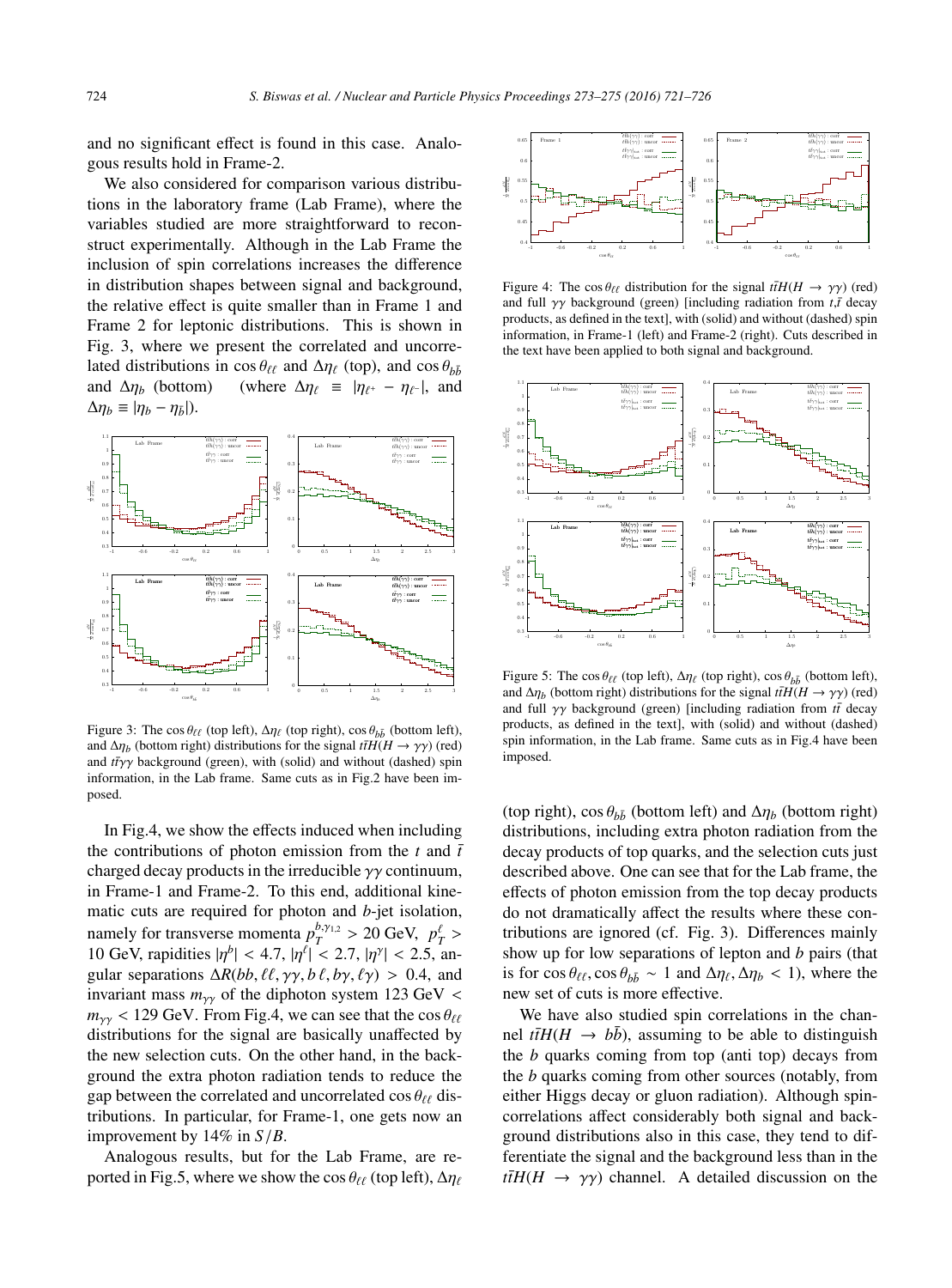$t\bar{t}H(H \rightarrow b\bar{b})$  case can be found in [28].

### 3. Conclusions

We have investigated the advantages of taking into account  $t\bar{t}$  spin-correlation effects in the measurement of the  $t\bar{t}H$  process versus its irreducible backgrounds. We have considered the  $t\bar{t}H(H \rightarrow \gamma\gamma)$  and  $t\bar{t}H(H \rightarrow b\bar{b})$ channels, where irreducible backgrounds are expected to become more and more relevant in the LHC studies at 13 TeV. We showed that for the  $t\bar{t}H(H \to \gamma\gamma)$  channel there is a significant advantage in employing a full  $t\bar{t}$  spin-correlated analysis, which enhances the signal sensitivity with respect to the irreducible background. We found that there are indeed angular variables defined in dedicated reference frames, which could sizably increase the separation of signal and background, with a gain of up to 30% in  $S/B$ , in particular phase-space regions.

The present study suffers from a series of limitations that have to be overcome in order to quantify the actual potential of the proposed optimization strategy. We have not included reducible backgrounds, although irreducible backgrounds will get more and more important in future LHC analyzes. Next-to-Leading Order (NLO) QCD corrections, as well as parton-shower effects, should be included. Furthermore, we have assumed a  $100\%$  top-system reconstruction efficiency, although we are considering the challenging dilepton final state containing two neutrinos. Detection and resolution experimental effects can partly wash out our results in a more realistic environment, as discussed in [38] for the  $t\bar{t}$  production. In the  $t\bar{t}h$  case, the lower top-pair production statistics will make the top reconstruction even harder. On the other hand, the top reconstruction issues should mildly affect the spin-correlation results in the Lab frame, which anyhow is not the optimal frame to inplement the present strategy.

In conclusion, we have found that spin-correlation features in the  $t\bar{t}H$  production are a quite promising tool for enhancing the signal sensitivity over the irreducible background. They should then be taken into account in a more systematic way in future analyzes of the  $t\bar{t}H$ process at the LHC at higher integrated luminosities.

#### References

[1] G. Aad *et al.* [ATLAS Collaboration], "Observation of a new particle in the search for the Standard Model Higgs boson with the ATLAS detector at the LHC," Phys. Lett. B 716 (2012) 1 [arXiv:1207.7214 [hep-ex]].

- [2] S. Chatrchyan *et al.* [CMS Collaboration], "Observation of a new boson at a mass of 125 GeV with the CMS experiment at the LHC," Phys. Lett. B 716 (2012) 30 [arXiv:1207.7235 [hepex]].
- [3] G. Degrassi, S. Di Vita, J. Elias-Miro, J. R. Espinosa, G. F. Giudice, G. Isidori and A. Strumia, JHEP 1208, 098 (2012) [arXiv:1205.6497 [hep-ph]].
- [4] G. Isidori, G. Ridolfi and A. Strumia, Nucl. Phys. B 609, 387 (2001) [hep-ph/0104016].
- [5] C. Ford, I. Jack and D. R. T. Jones, Nucl. Phys. B 387, 373 (1992) [Erratum-ibid. B 504, 551 (1997)] [hep-ph/0111190].
- [6] H. M. Georgi, S. L. Glashow, M. E. Machacek and D. V. Nanopoulos, Phys. Rev. Lett. 40, 692 (1978).
- [7] Z. Kunszt, "Associated Production of Heavy Higgs Boson with Top Quarks," Nucl. Phys. B 247 (1984) 339.
- [8] W. J. Marciano and F. E. Paige, "Associated production of Higgs bosons with  $t\bar{t}$  pairs," Phys. Rev. Lett.  $66$  (1991) 2433.
- [9] J. F. Gunion, "Associated top anti-top Higgs production as a large source of *WH* events: Implications for Higgs detection in the lepton neutrino gamma gamma final state," Phys. Lett. B 261 (1991) 510.
- [10] W. Beenakker, S. Dittmaier, M. Kramer, B. Plumper, M. Spira and P. M. Zerwas, "Higgs radiation off top quarks at the Tevatron and the LHC," Phys. Rev. Lett. 87 (2001) 201805 [hepph/0107081].
- [11] W. Beenakker, S. Dittmaier, M. Kramer, B. Plumper, M. Spira and P. M. Zerwas, "NLO QCD corrections to  $t\bar{t}H$  production in hadron collisions," Nucl. Phys. B 653 (2003) 151 [hepph/0211352].
- [12] L. Reina and S. Dawson, "Next-to-leading order results for  $t\bar{t}H$ production at the Tevatron," Phys. Rev. Lett. 87 (2001) 201804 [hep-ph/0107101].
- [13] S. Dawson, L. H. Orr, L. Reina and D. Wackeroth, "Associated top quark Higgs boson production at the LHC," Phys. Rev. D 67 (2003) 071503 [hep-ph/0211438].
- [14] S. Dawson, C. Jackson, L. H. Orr, L. Reina and D. Wackeroth, "Associated Higgs production with top quarks at the large hadron collider: NLO QCD corrections," Phys. Rev. D 68 (2003) 034022 [hep-ph/0305087].
- [15] S. Dittmaier, M. Kramer, 1 and M. Spira, "Higgs radiation off bottom quarks at the Tevatron and the CERN LHC," Phys. Rev. D 70 (2004) 074010 [hep-ph/0309204].
- [16] R. Frederix, S. Frixione, V. Hirschi, F. Maltoni, R. Pittau and P. Torrielli, "Scalar and pseudoscalar Higgs production in association with a top-antitop pair," Phys. Lett. B 701 (2011) 427 [arXiv:1104.5613 [hep-ph]].
- [17] M. V. Garzelli, A. Kardos, C. G. Papadopoulos and Z. Trócsányi, "Standard Model Higgs boson production in association with a top anti-top pair at NLO with parton showering," Europhys. Lett. 96 (2011) 11001 [arXiv:1108.0387 [hep-ph]].
- [18] F. Maltoni, D. L. Rainwater and S. Willenbrock, "Measuring the top quark Yukawa coupling at hadron colliders via  $t\bar{t}H$ ,  $H \rightarrow$ *W*<sup>+</sup>*W*<sup>−</sup>," Phys. Rev. D **66** (2002) 034022 [hep-ph/0202205].
- [19] A. Belyaev and L. Reina, " $pp \rightarrow t\bar{t}H$ ,  $H \rightarrow \tau\tau$ : Toward a model independent determination of the Higgs boson couplings at the LHC," JHEP 0208 (2002) 041 [hep-ph/0205270].
- [20] S. Dittmaier *et al.* [LHC Higgs Cross Section Working Group Collaboration], "Handbook of LHC Higgs Cross Sections: 1. Inclusive Observables," arXiv:1101.0593 [hep-ph].
- [21] S. Heinemeyer *et al.* [LHC Higgs Cross Section Working Group Collaboration], "Handbook of LHC Higgs Cross Sections: 3. Higgs Properties," arXiv:1307.1347 [hep-ph].
- [22] CMS Collaboration, "Search for Higgs Boson Production in Association with a Top-Quark Pair and Decaying to Bottom Quarks or Tau Leptons," CMS-PAS-HIG-13-019.